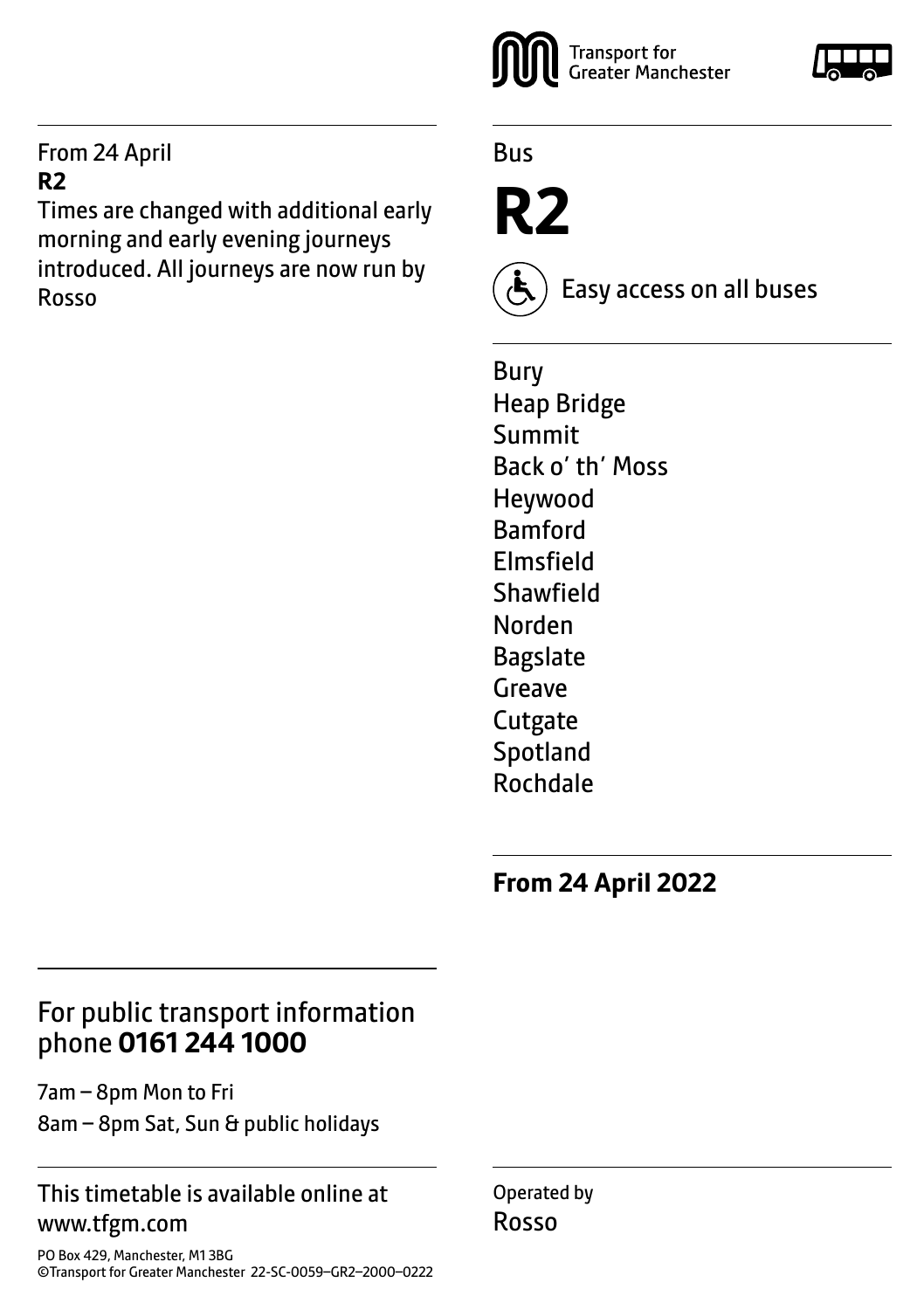# Additional information

# Alternative format

To ask for leaflets to be sent to you, or to request large print, Braille or recorded information phone 0161 244 1000 or visit www.tfgm.com

#### Easy access on buses



 Journeys run with low floor buses have no steps at the entrance, making getting on and off easier. Where shown, low floor buses have a ramp for access and a dedicated space for wheelchairs and pushchairs inside the bus. The bus operator will always try to provide easy access services where these services are scheduled to run.

# Using this timetable

Timetables show the direction of travel, bus numbers and the days of the week. Main stops on the route are listed on the left. Where no time is shown against a particular stop, the bus does not stop there on that journey. Check any letters which are shown in the timetable against the key at the bottom of the page.

# Where to find information about service changes

www.tfgm.com Bus station posters Leaflets from outlets.

# Tickets and information

Bus companies offer a range of tickets for use on their own buses. For travel on any service in the County, use System One tickets, including DaySaver. Travelshops provide tickets, information and journey planning advice on buses, trains and trams for work and pleasure.

# Using the 24 hour clock

Times are shown in four figures. The first two are the hour and the last two are the minutes.

0753 is 53 minutes past 7am 1953 is 53 minutes past 7pm



# Operator details

**Rosso**

Queensgate Depot Colne Road Burnley BB10 1HH Telephone 01706 390 520 email getintouch@rossobus.com

#### **Travelshops**

#### **Bury Interchange**

Mon to Fri 7am to 5.30pm Saturday 8am to 5.30pm Sunday\* Closed

#### **Rochdale Interchange**

Mon to Fri 7am to 5.30pm Saturday 8.30am to 1.15pm and 2pm to 4pm Sunday\* Closed

\*Including public holidays

Printed on coated recycled paper made using 50% recycled fibre from post consumer sources and 50% virgin fibre from sustainable forests.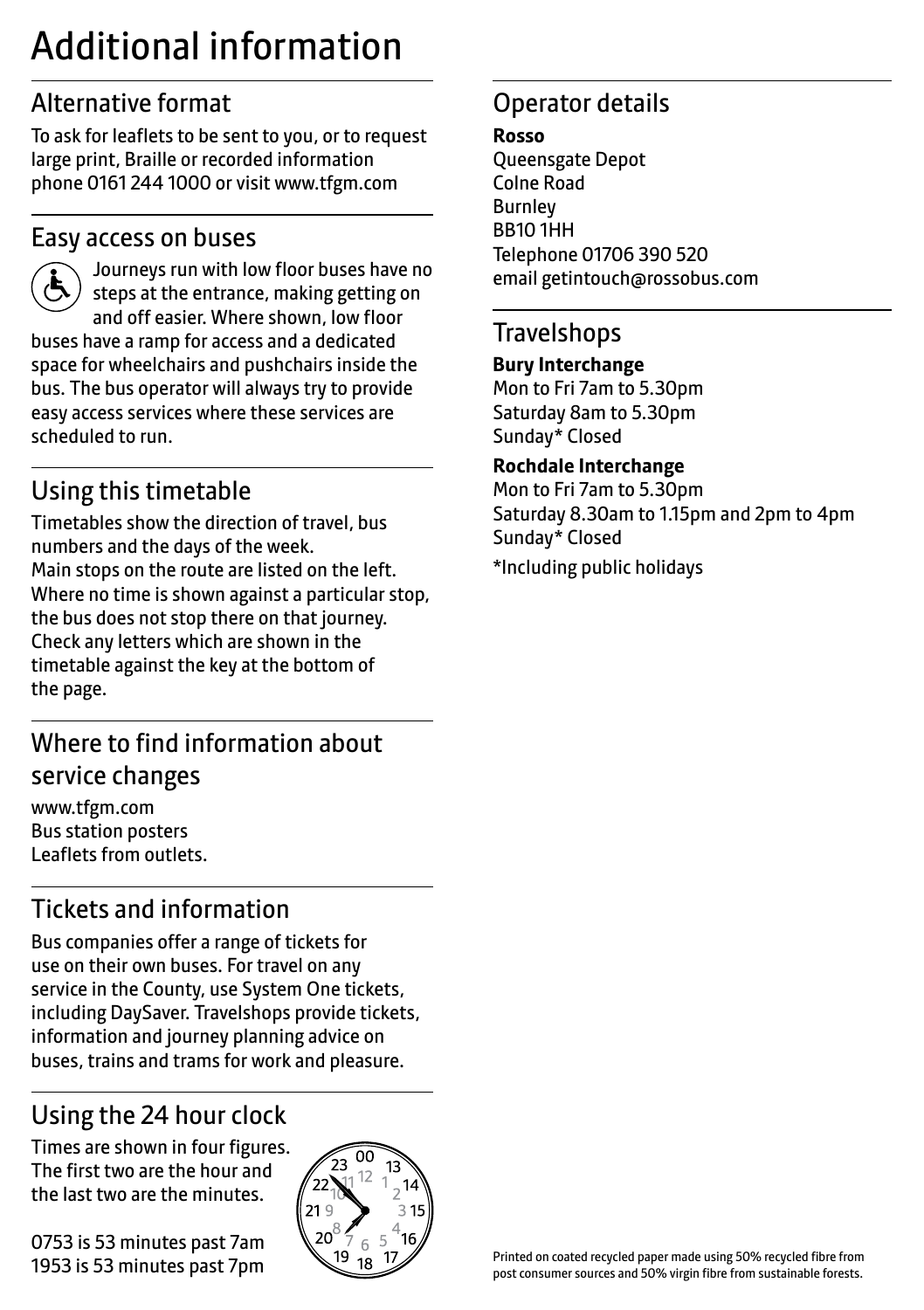# **R2**



Contains Ordnance Survey data ©Crown copyright and database right 2010 ©0100022610 Transport for Greater Manchester 2021 Transport for Greater Manchester uses reasonable endeavours to check the accuracy of information published and to publish changes to information in a timely manner. In no event will Transport for Greater Manchester be liable for any loss that may arise from this information being inaccurate.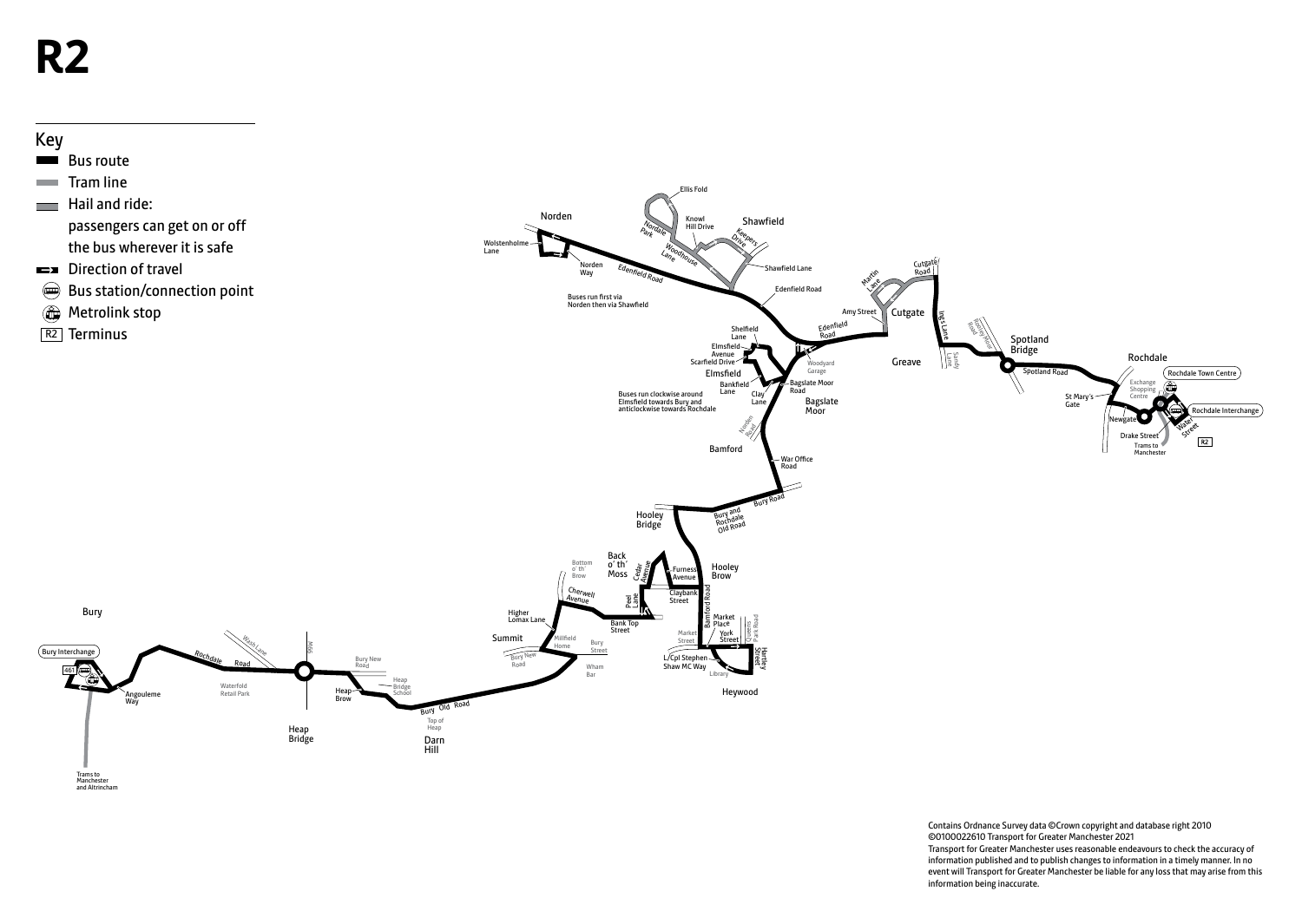#### Mondays to Fridays

| Bury, Interchange                                | 0728 0828 0928                 |       | 1528 | 1625      | 1730 |  |
|--------------------------------------------------|--------------------------------|-------|------|-----------|------|--|
| Heap Bridge School                               | 0734 0834 0934                 |       | 1534 | 1634      | 1739 |  |
| Higher Lomax Lane, Millfield Home 0738 0838 0938 |                                |       | 1538 | 1639      | 1744 |  |
| Heywood, Library                                 | 0750 0850 0950 and             |       | 1550 | 1649      | 1754 |  |
| Bamford, War Office Road                         | 0758 0858 0958 every 1558 1659 |       |      |           | 1804 |  |
| <b>Elmsfield Avenue</b>                          | 0802 0902 1002                 | hour  | 1602 | 1703      | 1808 |  |
| Norden, Norden Way arr                           | 0812 0912 1012                 | until | 1612 | 1713      | 1818 |  |
| Norden, Norden Way dep                           | 0814 0914 1014                 |       | 1614 | 1715      | 1820 |  |
| Shawfield, Ellis Fold                            | 0818 0918 1018                 |       | 1618 | 1719      | 1824 |  |
| <b>Spotland Bridge</b>                           | 0829 0929 1029                 |       | 1629 | 1730      | 1835 |  |
| Rochdale, Interchange                            | 0838 0938 1038                 |       |      | 1638 1739 | 1844 |  |

#### **Saturdays**

| Bury, Interchange                 |                | 0828 0928       |       | 1528 | 1625 | 1730 |  |
|-----------------------------------|----------------|-----------------|-------|------|------|------|--|
| Heap Bridge School                |                | 0834 0934       |       | 1534 | 1634 | 1739 |  |
| Higher Lomax Lane, Millfield Home |                | 0838 0938       |       | 1538 | 1639 | 1744 |  |
| Heywood, Library                  |                | 0850 0950 and   |       | 1550 | 1649 | 1754 |  |
| Bamford, War Office Road          |                | 0858 0958 every |       | 1558 | 1659 | 1804 |  |
| <b>Elmsfield Avenue</b>           |                | 0902 1002       | hour  | 1602 | 1703 | 1808 |  |
| Norden, Norden Way arr            | 0912 1012      |                 | until | 1612 | 1713 | 1818 |  |
| Norden, Norden Way dep            | 0814 0914 1014 |                 |       | 1614 | 1715 | 1820 |  |
| Shawfield, Ellis Fold             | 0818 0918 1018 |                 |       | 1618 | 1719 | 1824 |  |
| Spotland Bridge                   | 0829 0929 1029 |                 |       | 1629 | 1730 | 1835 |  |
| Rochdale, Interchange             | 0838 0938 1038 |                 |       | 1638 | 1739 | 1844 |  |

Bus R2 does not run on Sundays or public holidays

Bus R2 is provided with the financial support of Transport for Greater Manchester

& - All bus R2 journeys are run using easy access buses. See inside front cover of this leaflet for details